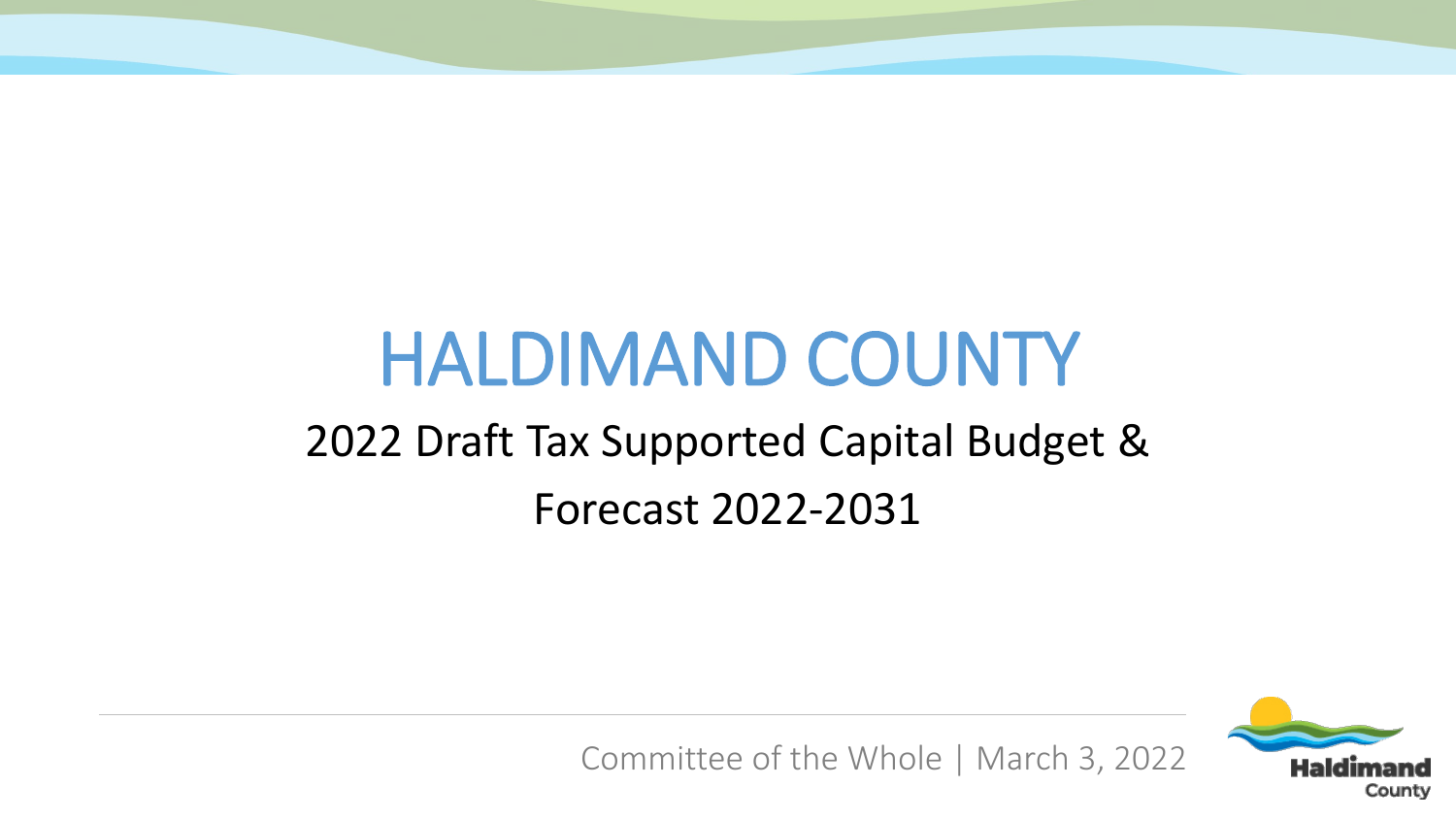# Council Review of the 2022 Draft Budgets

| <b>Budget</b>                                                | <b>Review Dates</b>                        |
|--------------------------------------------------------------|--------------------------------------------|
| Rate Supported Operating Budget &<br><b>Capital Forecast</b> | January 13th, 2022                         |
| Tax Supported Capital Budget and                             | March 3rd (March 4 <sup>th</sup> , 2021 if |
| Forecast                                                     | required)                                  |
| Tax Supported Operating Budget                               | March $31^{st}$ (April $1^{st}$ , 2022 if  |
| Review                                                       | required)                                  |

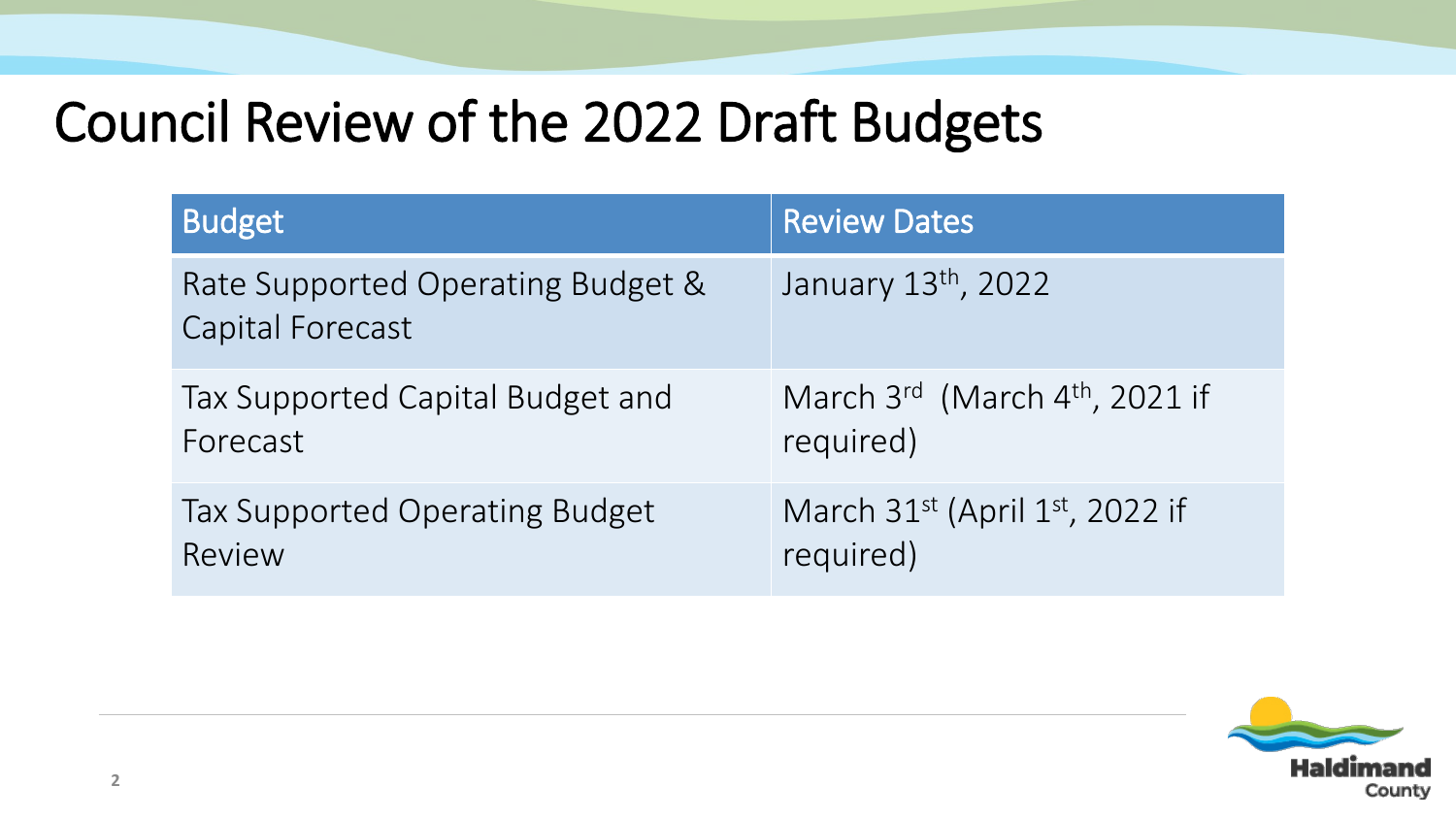

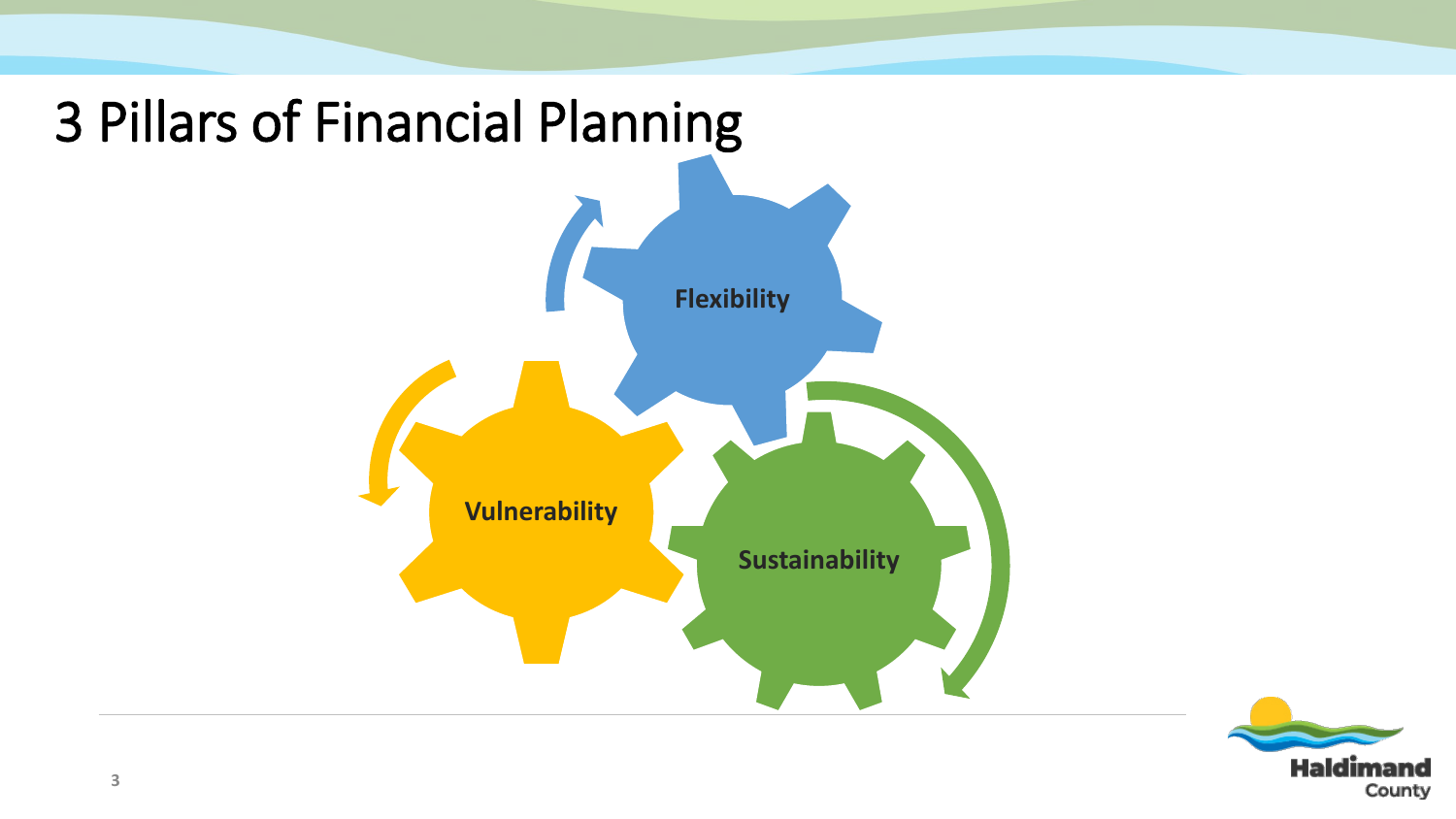## Principles to Maintain Sustainability

- Establish targets/principles for adequate levels of capital replacement reserves to limit tax increases;
- Maintain assets in a condition to ensure safe, reliable and affordable delivery of service
- Maintain adequate resources to fund all current and future financial obligations
- **Review process Peer Review Committee**

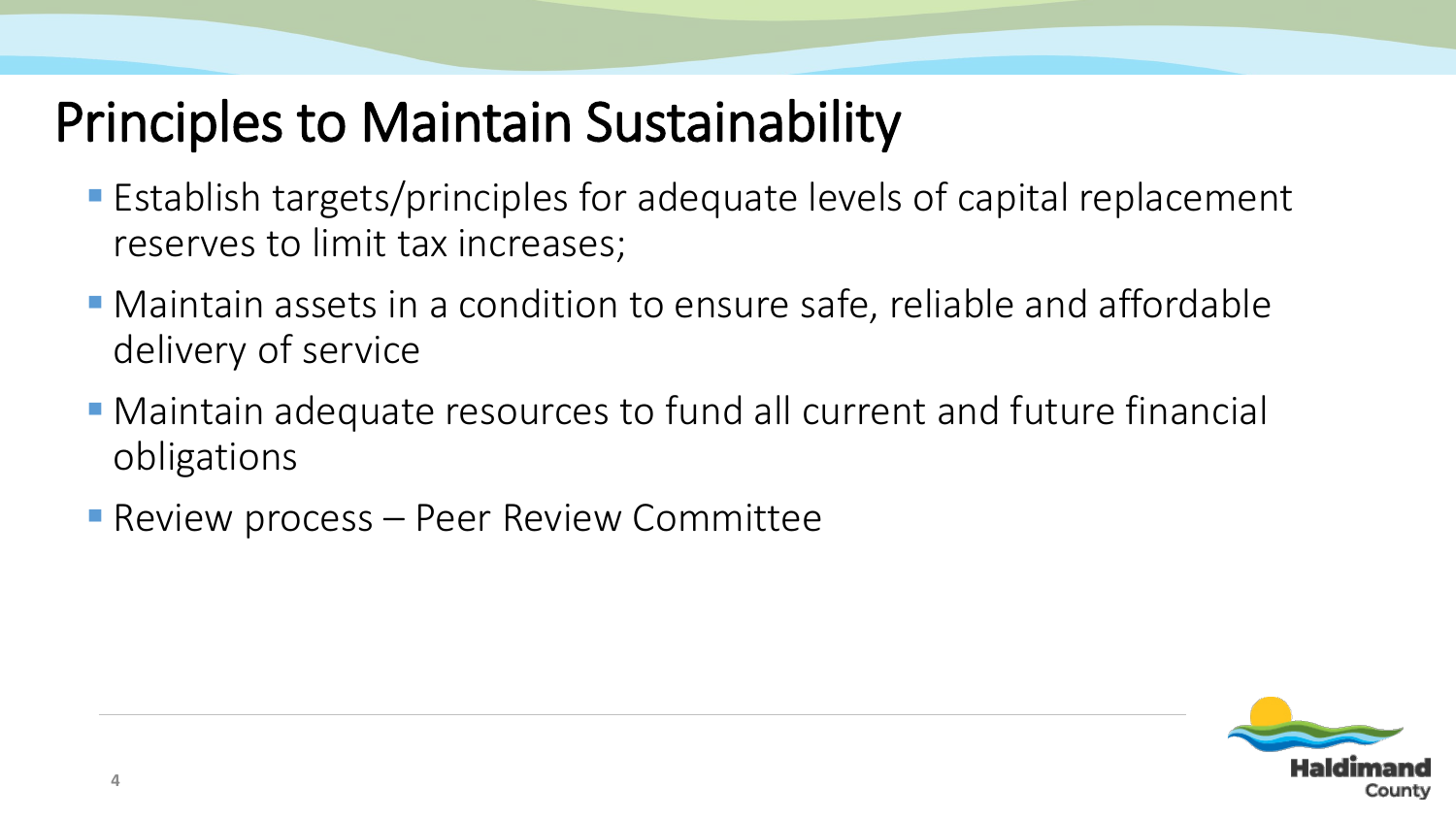# Principles to Mitigate Vulnerability

- **Establish appropriate Development Charge rates and Local Service Policy** to ensure growth pays for the necessary growth related infrastructure
- **Limit/Manage the County's reliance on external revenue sources beyond** the County's control

# Principles to Maintain Flexibility

**Establish target debt repayment limits to ensure ability to take on** new/unforeseen priority projects

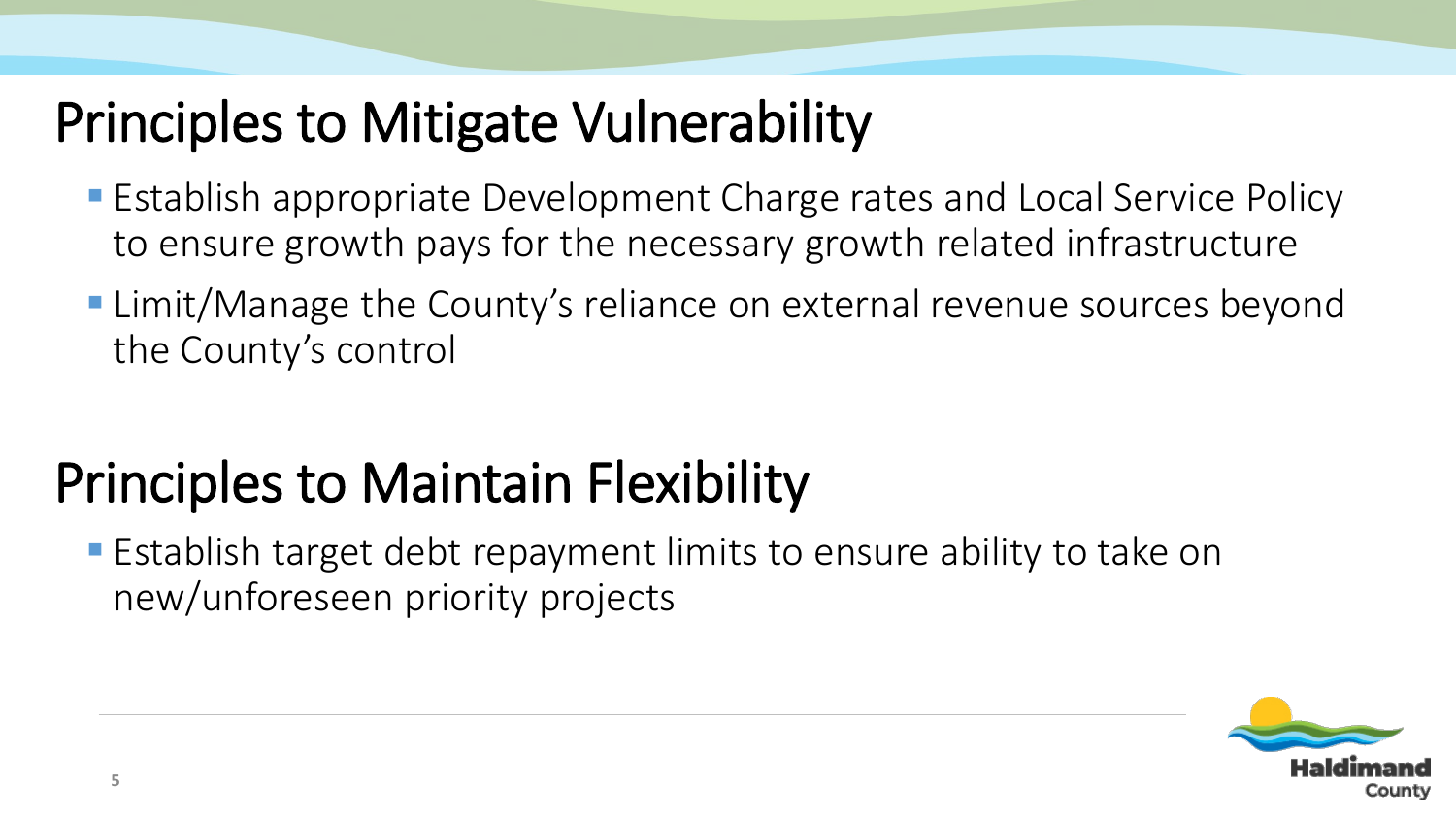# Prioritizing Capital Projects and Timing

- Internal development of capital projects and timing
- Cross section of county managers who rank and evaluate current year project to ensure fair and equitable treatment
- Project ranked on the following:
	- Alignment with Corporate Strategic Priorities
	- Wide/Narrow Interest Group/Stakeholders
	- Contractual/Legislated Obligation
	- Health and Safety/Risk Management
	- Operating Budget/Financial Impact
	- Available financing/financing principles may impact timing of projects (e.g. commitment to replacement vs. new initiatives, available capital replacement reserves, etc.)

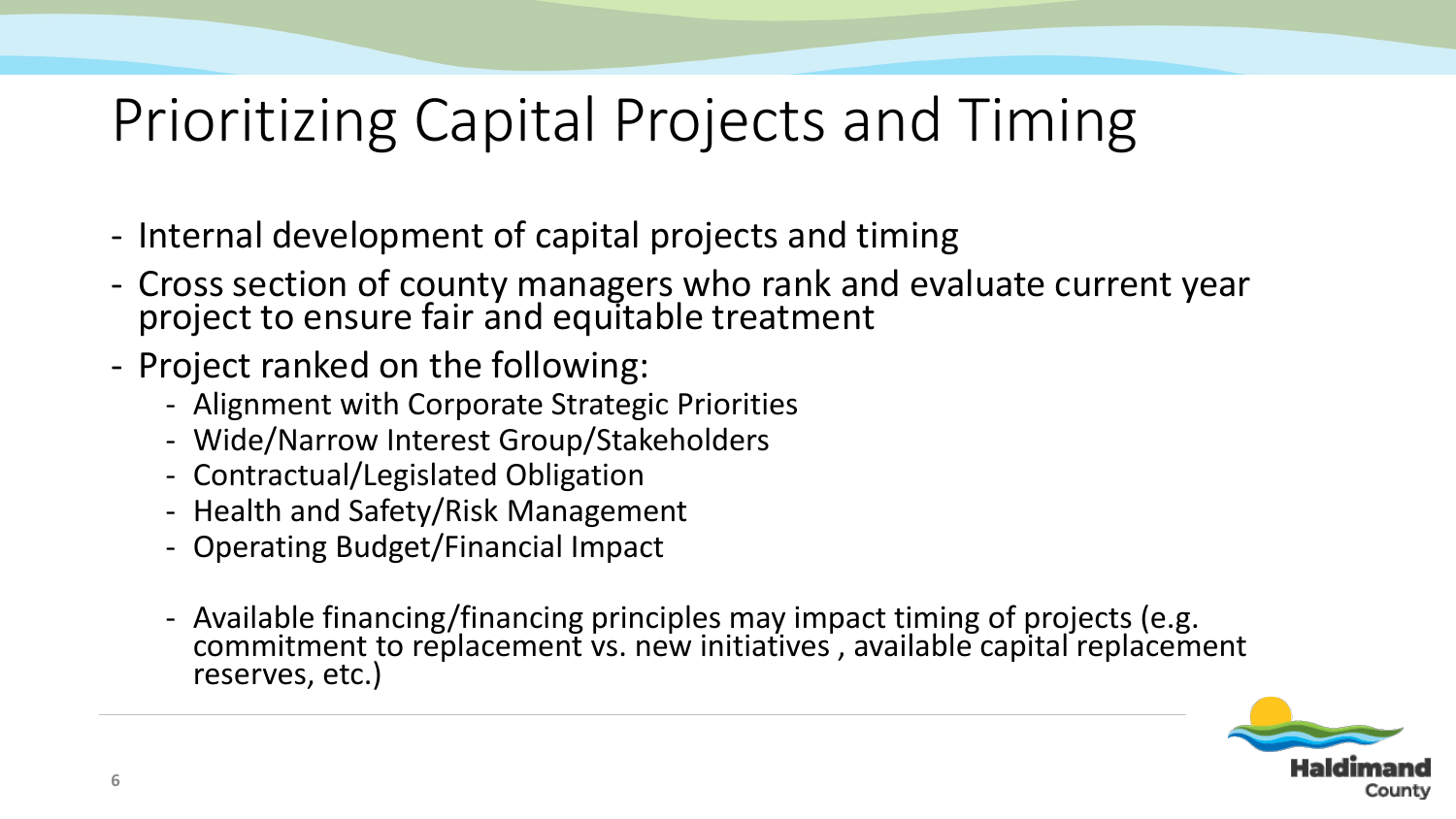#### Targeted Capital Investment



*Note: The years 2001 through 2008 are based on reported expenditures in the annual Financial Information Return (FIR) As a result, the percentages can fluctuate year over year due to timing of completion of capital projects. The year 2009 to 2021 are based on the capital related levy in relation to the base levy for that year. The remaining years are based on the projections of the capital related levy in relation to the 2021 base levy.* 

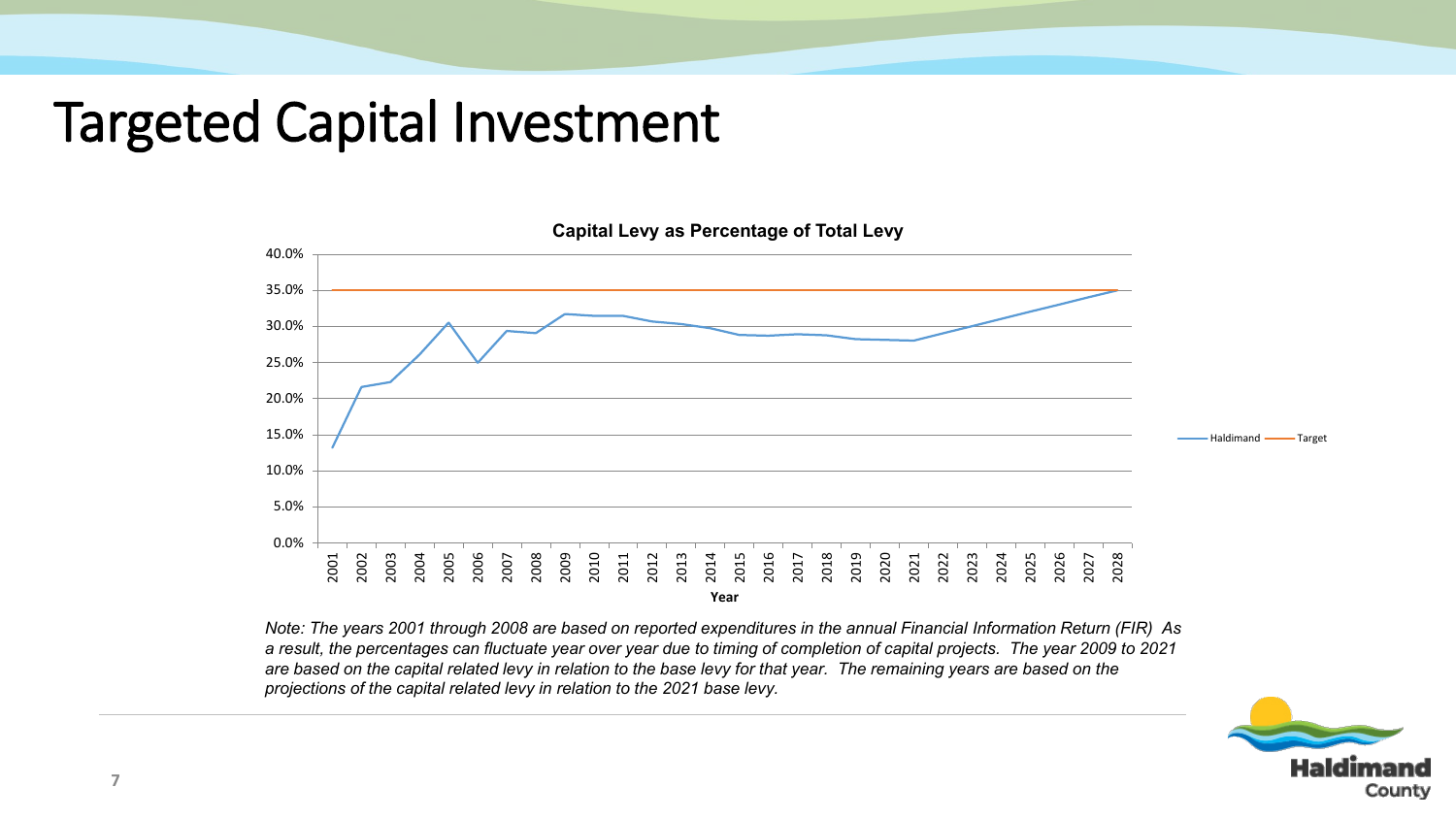### Focus on "State of Good Repair"

100% 90% 80% 70% 60% 50% **New/Enhancements** 40% **Repair/Replacements** 30% 20% 10% 0% 2031 2022 2024 2025 2026 2021 2028 2023 2029 2030 Ayerage **Year**

**"Replacement" vs. "New"**

**Haldimand** County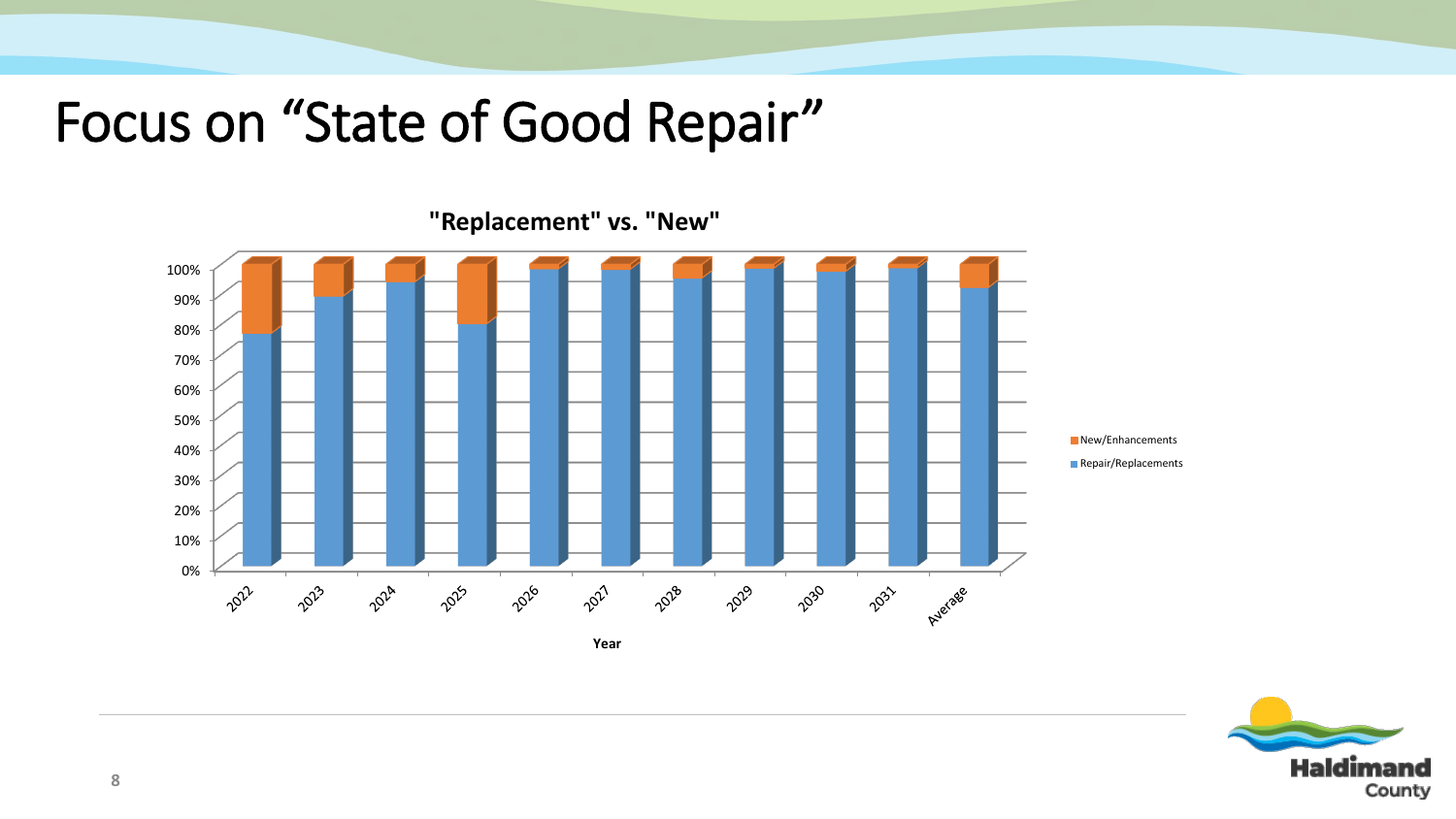### Haldimand's Current Infrastructure

Haldimand County's Infrastructure Deficit



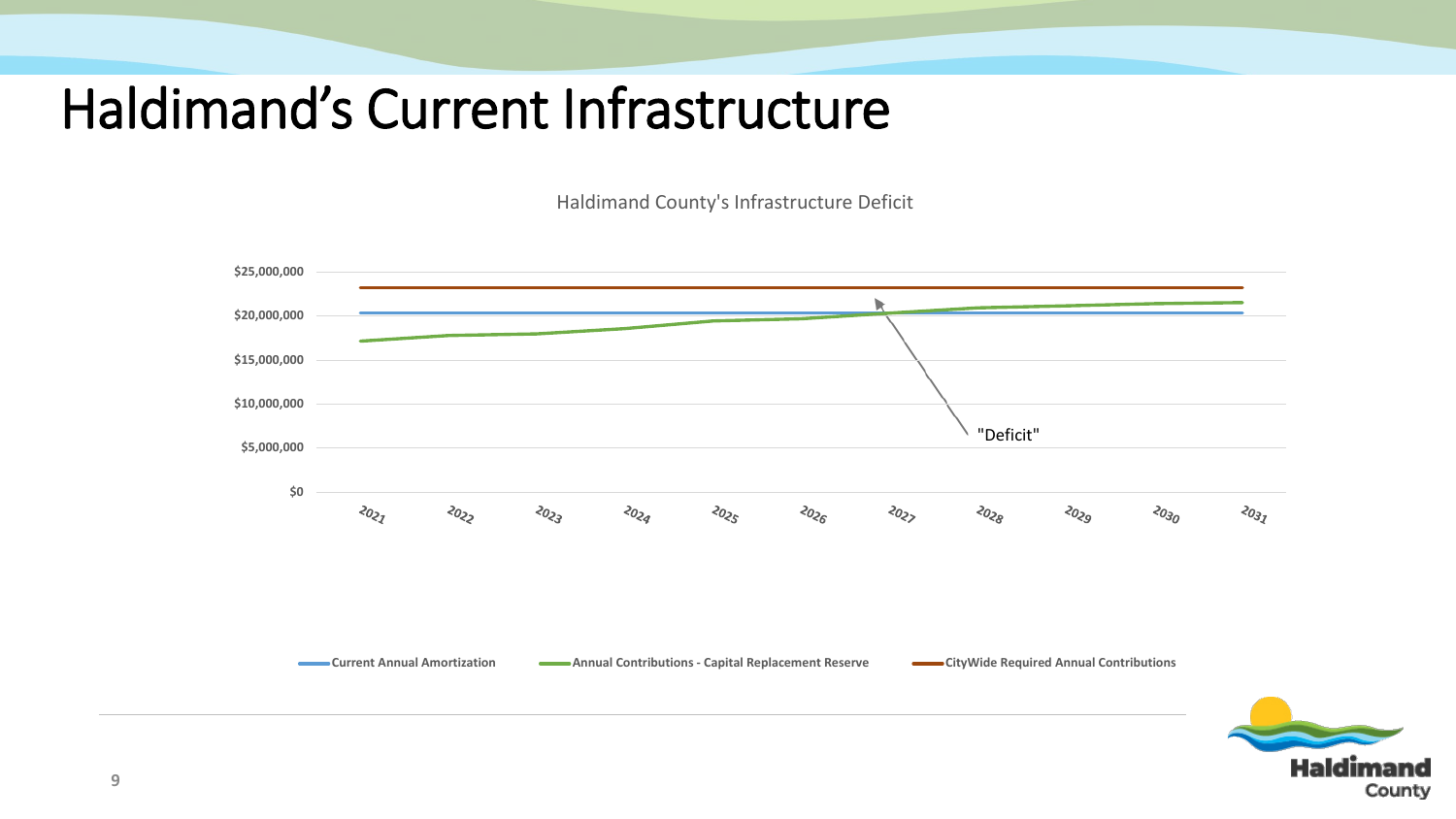## 2022 Draft Tax Supported Capital Forecast

\$45,000,000 **Planning and Development** \$40,000,000 Recreation and Cultural Services \$35,000,000 Social and Family Services \$30,000,000 **Health Services** \$25,000,000 \$20,000,000 **Environmental Services** \$15,000,000 **Transportation Services** \$10,000,000 **Protection Services** \$5,000,000 General Government \$0  $\psi_{\!\!\mathcal{S}\! \varphi}$ **LOCAT POS PO PO POLIC z**os **ZO**S **POSO POST Year**

**Forecasted Gross Capital Costs**

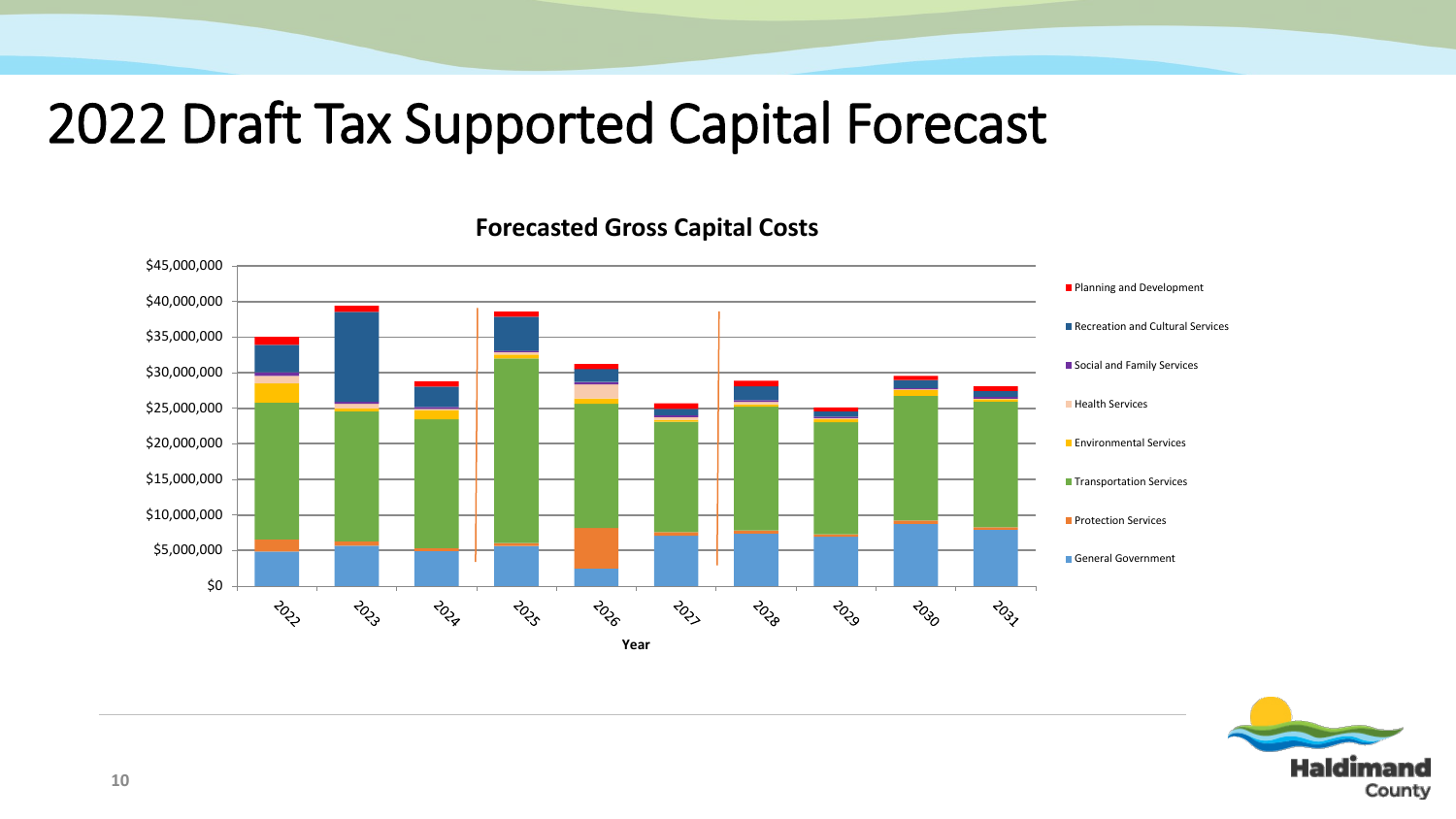#### 2022 Draft Tax Supported Capital Forecast

**Forecasted Financing Sources**



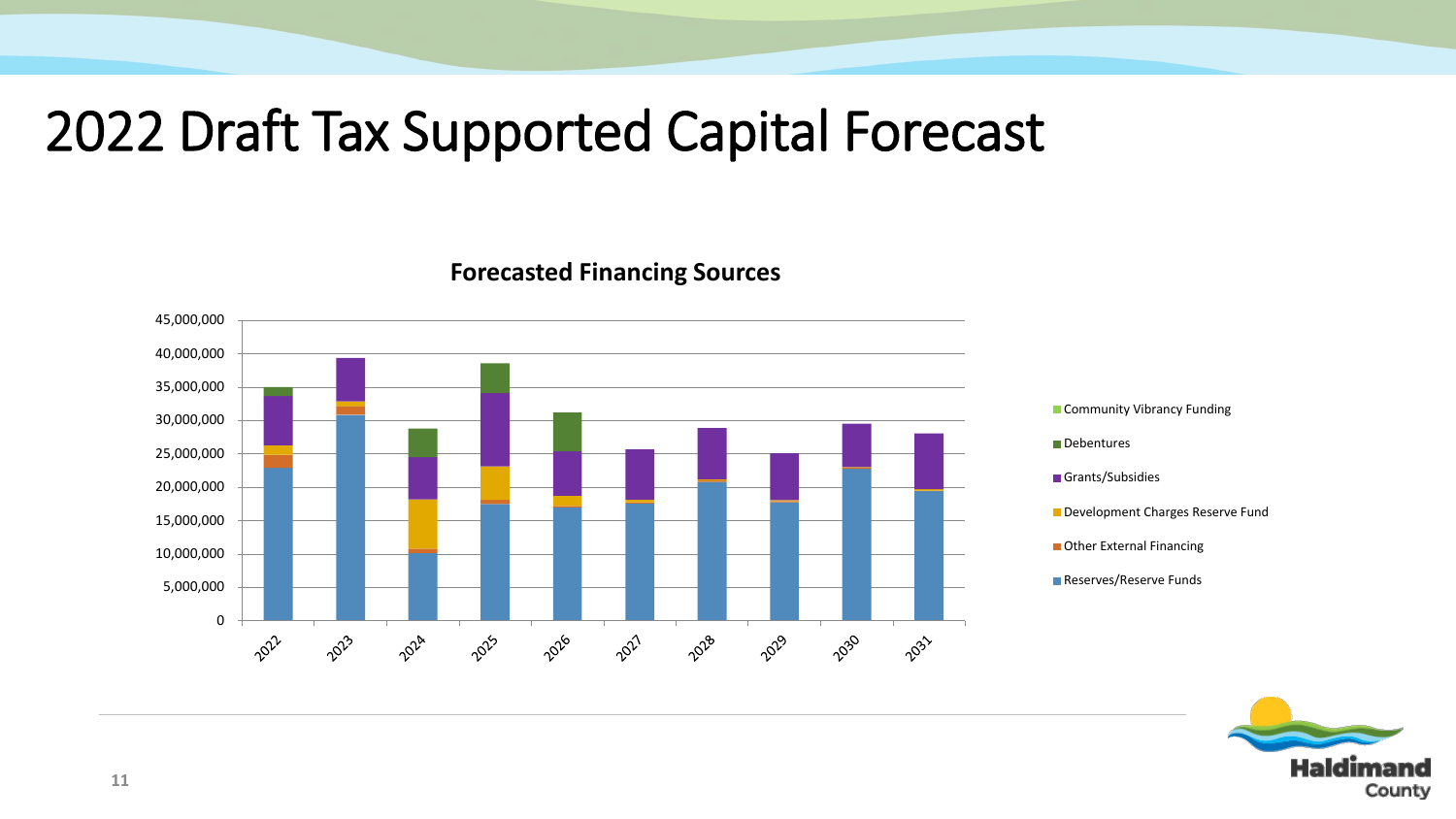## Long Term Debt Financing



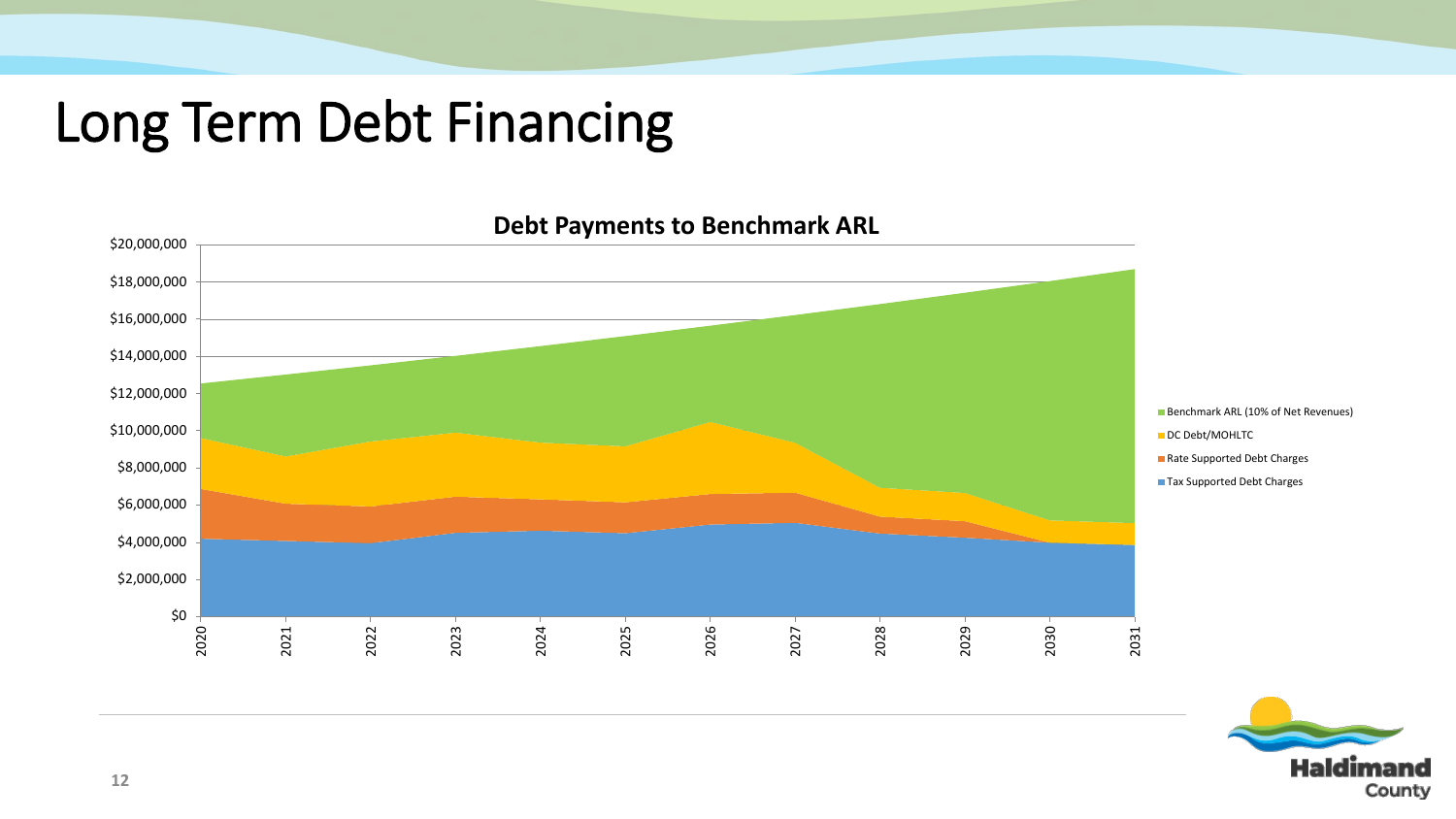#### Impact on Reserves and Reserve Funds

**Capital Replacement Reserves**



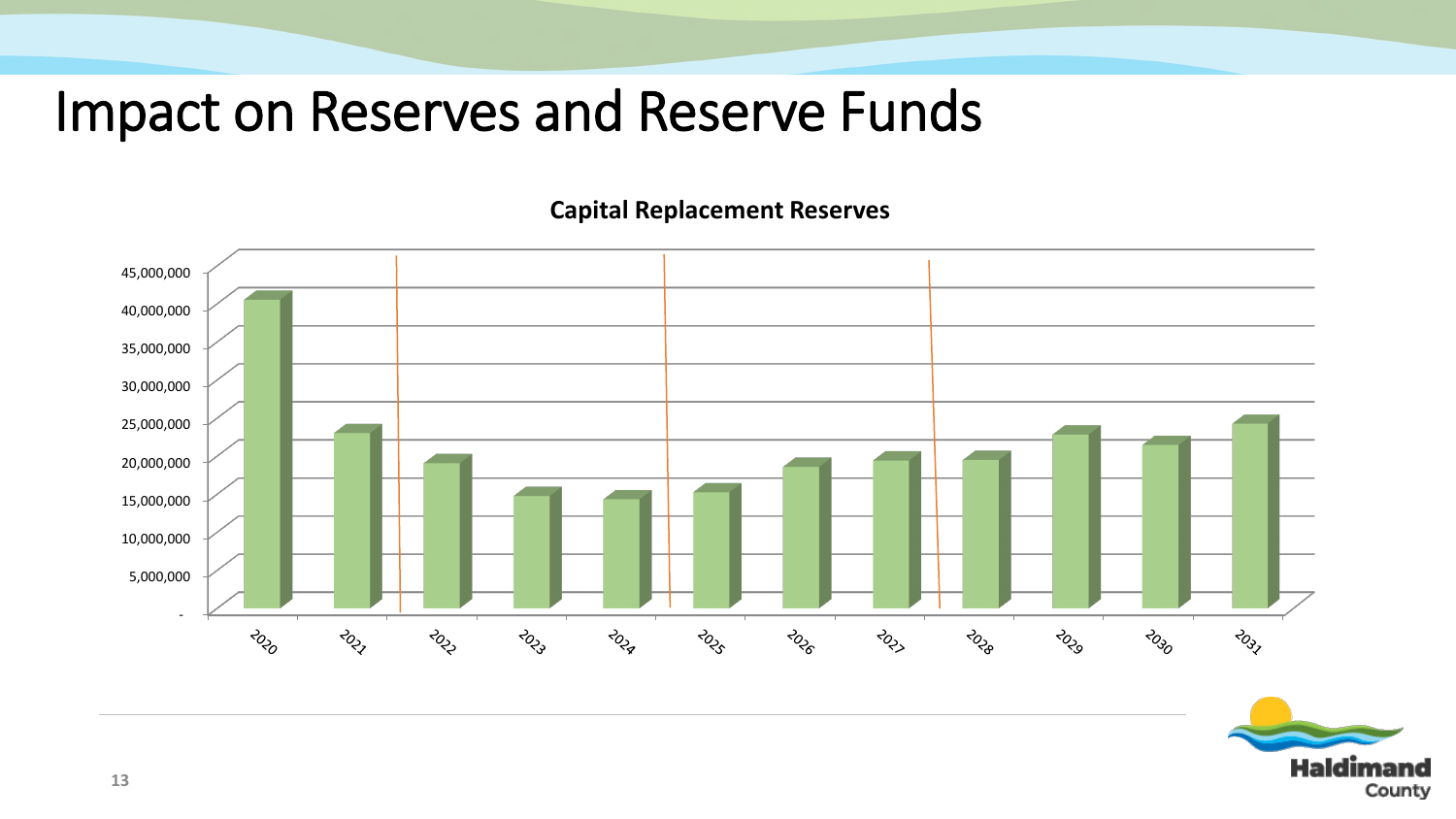# Other Borrowing to Fund Current Capital Program

#### Development Charges:

- Growth related capital expenditures in advance of collection of Development Charges
- **Ensure reserve funds remain positive in aggregate need to issue** growth related debt
- **Growth has resulted in positive impacts in projected balances for Tax** Supported areas only: